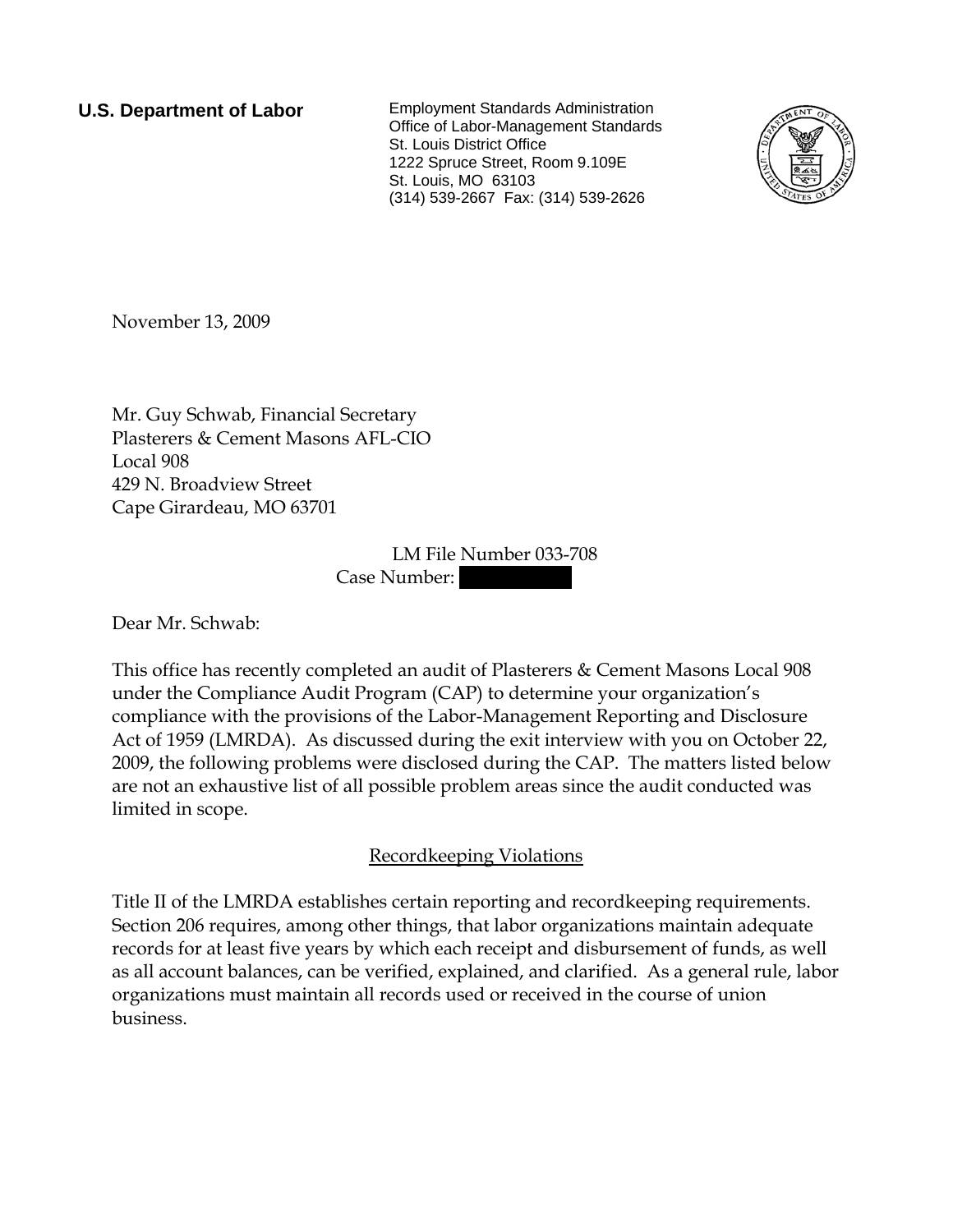Mr. Guy Schwab November 13, 2009 Page 2 of 3

For disbursements, this includes not only original bills, invoices, receipts, vouchers, and applicable resolutions, but also documentation showing the nature of the union business requiring the disbursement, the goods or services received, and the identity of the recipient(s) of the goods or services. In most instances, this documentation requirement can be satisfied with a sufficiently descriptive expense receipt or invoice. If an expense receipt is not sufficiently descriptive, a union officer or employee should write a note on it providing the additional information. For money it receives, the labor organization must keep at least one record showing the date, amount, purpose, and source of that money. The labor organization must also retain bank records for all accounts.

The audit of Local 908's 2008 records revealed the following recordkeeping violations:

1. Meal Expenses

Local 908 did not require officers to submit itemized receipts. The union must maintain itemized receipts provided by restaurants to officers and employees. These itemized receipts are necessary to determine if such disbursements are for union business purposes and to sufficiently fulfill the recordkeeping requirement of LMRDA Section 206.

2. Lacking Meeting Minutes

Local 908 maintained no meeting minutes. Minutes of all membership or executive board meetings must report any disbursement authorizations made at those meetings.

Based on your assurance that Local 908 will retain adequate documentation in the future, OLMS will take no further enforcement action at this time regarding the above violations.

## Reporting Violation

The audit disclosed a violation of LMRDA Section 201(a), which requires that a union submit a copy of its revised constitution and bylaws with its LM report when it makes changes to its constitution or bylaws. Local 908 amended its constitution and bylaws in 2005, but did not file a copy with its LM report for that year.

Local 908 has now filed a copy of its constitution and bylaws.